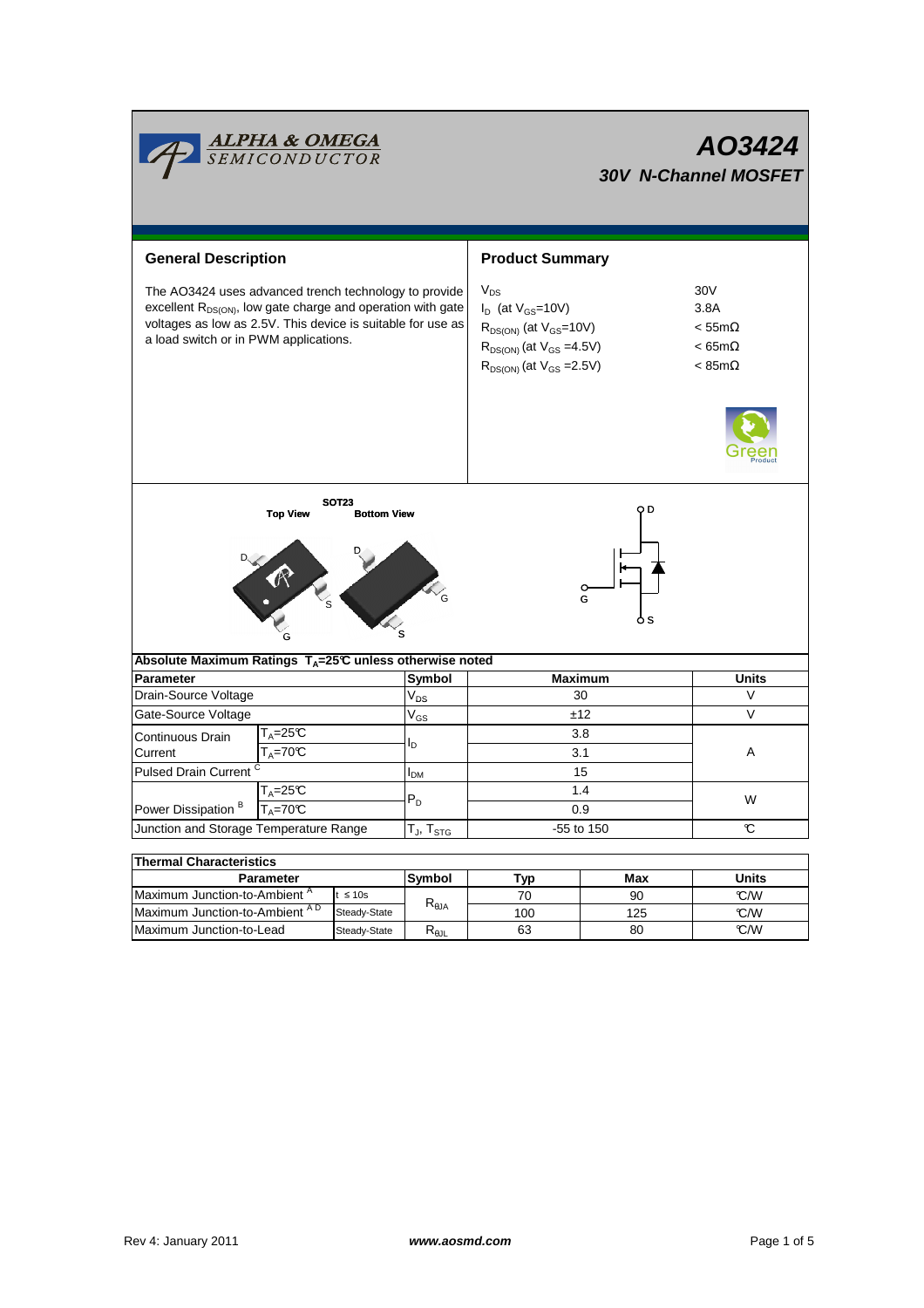

## **Electrical Characteristics (TJ=25°C unless otherwise noted)**

| <b>Symbol</b>              | <b>Parameter</b>                                                          | <b>Conditions</b>                                      | Min | <b>Typ</b> | <b>Max</b>   | <b>Units</b> |  |  |  |  |  |
|----------------------------|---------------------------------------------------------------------------|--------------------------------------------------------|-----|------------|--------------|--------------|--|--|--|--|--|
| <b>STATIC PARAMETERS</b>   |                                                                           |                                                        |     |            |              |              |  |  |  |  |  |
| <b>BV<sub>DSS</sub></b>    | Drain-Source Breakdown Voltage                                            | $I_D = 250 \mu A$ , $V_{GS} = 0V$                      | 30  |            |              | $\vee$       |  |  |  |  |  |
| $I_{\text{DSS}}$           | Zero Gate Voltage Drain Current                                           | $V_{DS}$ =30V, $V_{GS}$ =0V                            |     |            | $\mathbf{1}$ | μA           |  |  |  |  |  |
|                            |                                                                           | $T_{\parallel} = 55$ °C                                |     |            | 5            |              |  |  |  |  |  |
| $I_{GS}$                   | Gate-Body leakage current                                                 | $V_{DS} = 0V$ , $V_{GS} = \pm 12V$                     |     |            | ±100         | nA           |  |  |  |  |  |
| $V_{GS(th)}$               | Gate Threshold Voltage                                                    | V <sub>DS</sub> =V <sub>GS</sub> I <sub>D</sub> =250µA | 0.5 | 1          | 1.5          | V            |  |  |  |  |  |
| $I_{D(ON)}$                | On state drain current                                                    | $\overline{V_{GS}}$ =10V, $\overline{V_{DS}}$ =5V      | 15  |            |              | A            |  |  |  |  |  |
| $R_{DS(ON)}$               |                                                                           | $V_{GS}$ =10V, $I_{D}$ =3.8A                           |     | 43         | 55           |              |  |  |  |  |  |
|                            | Static Drain-Source On-Resistance                                         | $TJ=125C$                                              |     | 70         | 84           | $m\Omega$    |  |  |  |  |  |
|                            |                                                                           | $V_{GS} = 4.5V, I_D = 3.5A$                            |     | 47         | 65           | $m\Omega$    |  |  |  |  |  |
|                            |                                                                           | V <sub>GS</sub> =2.5V, I <sub>D</sub> =1A              |     | 59         | 85           | mΩ           |  |  |  |  |  |
| $g_{FS}$                   | $V_{DS}$ =5V, $I_D$ =3.8A<br><b>Forward Transconductance</b>              |                                                        |     | 14         |              | S            |  |  |  |  |  |
| $V_{SD}$                   | $IS=1A, VGS=0V$<br>Diode Forward Voltage                                  |                                                        |     | 0.75       | $\mathbf{1}$ | V            |  |  |  |  |  |
| $I_{\rm S}$                | Maximum Body-Diode Continuous Current                                     |                                                        |     | 1.5        | A            |              |  |  |  |  |  |
|                            | <b>DYNAMIC PARAMETERS</b>                                                 |                                                        |     |            |              |              |  |  |  |  |  |
| $C_{\text{iss}}$           | Input Capacitance                                                         |                                                        | 185 | 235        | 285          | рF           |  |  |  |  |  |
| $C_{\rm oss}$              | Output Capacitance                                                        | V <sub>GS</sub> =0V, V <sub>DS</sub> =15V, f=1MHz      | 25  | 35         | 45           | pF           |  |  |  |  |  |
| $C_{\rm rss}$              | Reverse Transfer Capacitance                                              |                                                        | 10  | 18         | 25           | pF           |  |  |  |  |  |
| R <sub>g</sub>             | Gate resistance                                                           | $V_{GS}$ =0V, $V_{DS}$ =0V, f=1MHz                     | 2.1 | 4.3        | 6.5          | Ω            |  |  |  |  |  |
|                            | <b>SWITCHING PARAMETERS</b>                                               |                                                        |     |            |              |              |  |  |  |  |  |
| Q <sub>q</sub> (10V)       | <b>Total Gate Charge</b>                                                  |                                                        |     | 10         | 12           | nC           |  |  |  |  |  |
| $Q_g(4.5V)$                | <b>Total Gate Charge</b>                                                  | $V_{GS}$ =10V, $V_{DS}$ =15V, $I_{D}$ =3.8A            |     | 4.7        |              | nC           |  |  |  |  |  |
| $\mathsf{Q}_{\mathsf{gs}}$ | Gate Source Charge                                                        |                                                        |     | 0.95       |              | nC           |  |  |  |  |  |
| $Q_{gd}$                   | Gate Drain Charge                                                         |                                                        |     | 1.6        |              | nC           |  |  |  |  |  |
| $t_{D(on)}$                | Turn-On DelayTime                                                         |                                                        |     | 3.5        |              | ns           |  |  |  |  |  |
| $t_r$                      | Turn-On Rise Time<br>$V_{GS}$ =10V, $V_{DS}$ =15V, R <sub>L</sub> =3.95Ω, |                                                        |     | 1.5        |              | ns           |  |  |  |  |  |
| $t_{D(off)}$               | Turn-Off DelayTime                                                        | $R_{\text{GEN}} = 3\Omega$                             |     | 17.5       |              | ns           |  |  |  |  |  |
| $\mathbf{t}_\text{f}$      | Turn-Off Fall Time                                                        |                                                        |     | 2.5        |              | ns           |  |  |  |  |  |
| $t_{rr}$                   | $I_F = 3.8$ A, dl/dt=100A/ $\mu$ s<br>Body Diode Reverse Recovery Time    |                                                        |     | 8.5        | 11           | ns           |  |  |  |  |  |
| $Q_{rr}$                   | Body Diode Reverse Recovery Charge   F=3.8A, dl/dt=100A/us                |                                                        |     | 2.6        | 3.5          | nC           |  |  |  |  |  |

A. The value of R<sub>θJA</sub> is measured with the device mounted on 1in<sup>2</sup> FR-4 board with 2oz. Copper, in a still air environment with T<sub>A</sub> =25°C. The<br>value in any given application depends on the user's specific board design.

B. The power dissipation  ${\sf P}_{\sf D}$  is based on  ${\sf T}_{\sf J(MAX)}$ =150 $^\circ\,$  C, using  $\leqslant$  10s junction-to-ambient thermal resistance.

C. Repetitive rating, pulse width limited by junction temperature  $T_{J(MAX)}$ =150°C. Ratings are based on low frequency and duty cycles to keep initialT $_{J}$ =25°C.

D. The  $R_{\theta JA}$  is the sum of the thermal impedence from junction to lead  $R_{\theta JL}$  and lead to ambient.

E. The static characteristics in Figures 1 to 6 are obtained using <300µs pulses, duty cycle 0.5% max.

F. These curves are based on the junction-to-ambient thermal impedence which is measured with the device mounted on 1in<sup>2</sup> FR-4 board with 2oz. Copper, assuming a maximum junction temperature of  $T_{\rm J(MAX)}$ =150 $^{\circ}$  C. The SOA curve provides a single pulse rating.

THIS PRODUCT HAS BEEN DESIGNED AND QUALIFIED FOR THE CONSUMER MARKET. APPLICATIONS OR USES AS CRITICAL COMPONENTS IN LIFE SUPPORT DEVICES OR SYSTEMS ARE NOT AUTHORIZED. AOS DOES NOT ASSUME ANY LIABILITY ARISING OUT OF SUCH APPLICATIONS OR USES OF ITS PRODUCTS. AOS RESERVES THE RIGHT TO IMPROVE PRODUCT DESIGN, FUNCTIONS AND RELIABILITY WITHOUT NOTICE.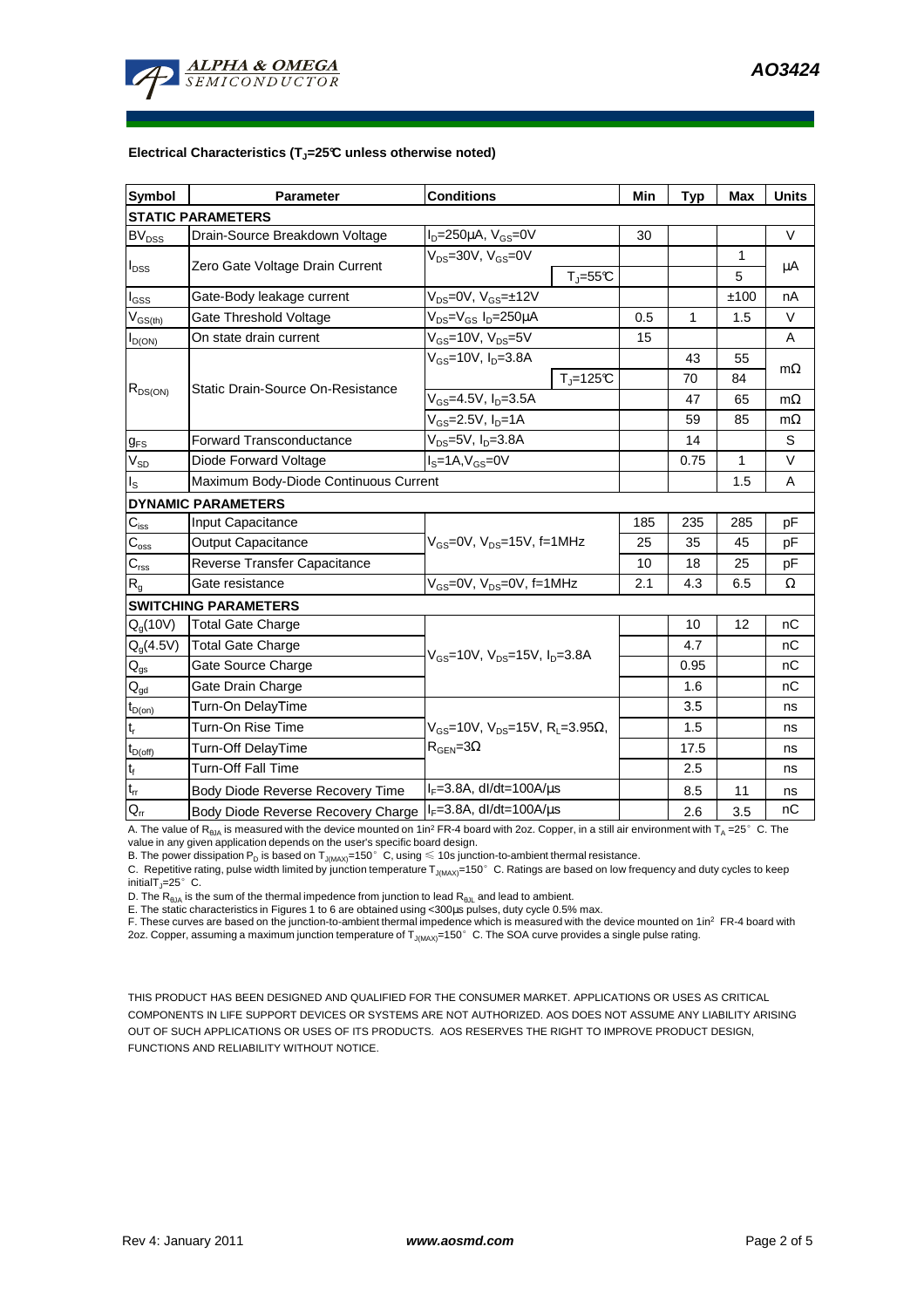

## **TYPICAL ELECTRICAL AND THERMAL CHARACTERISTICS**

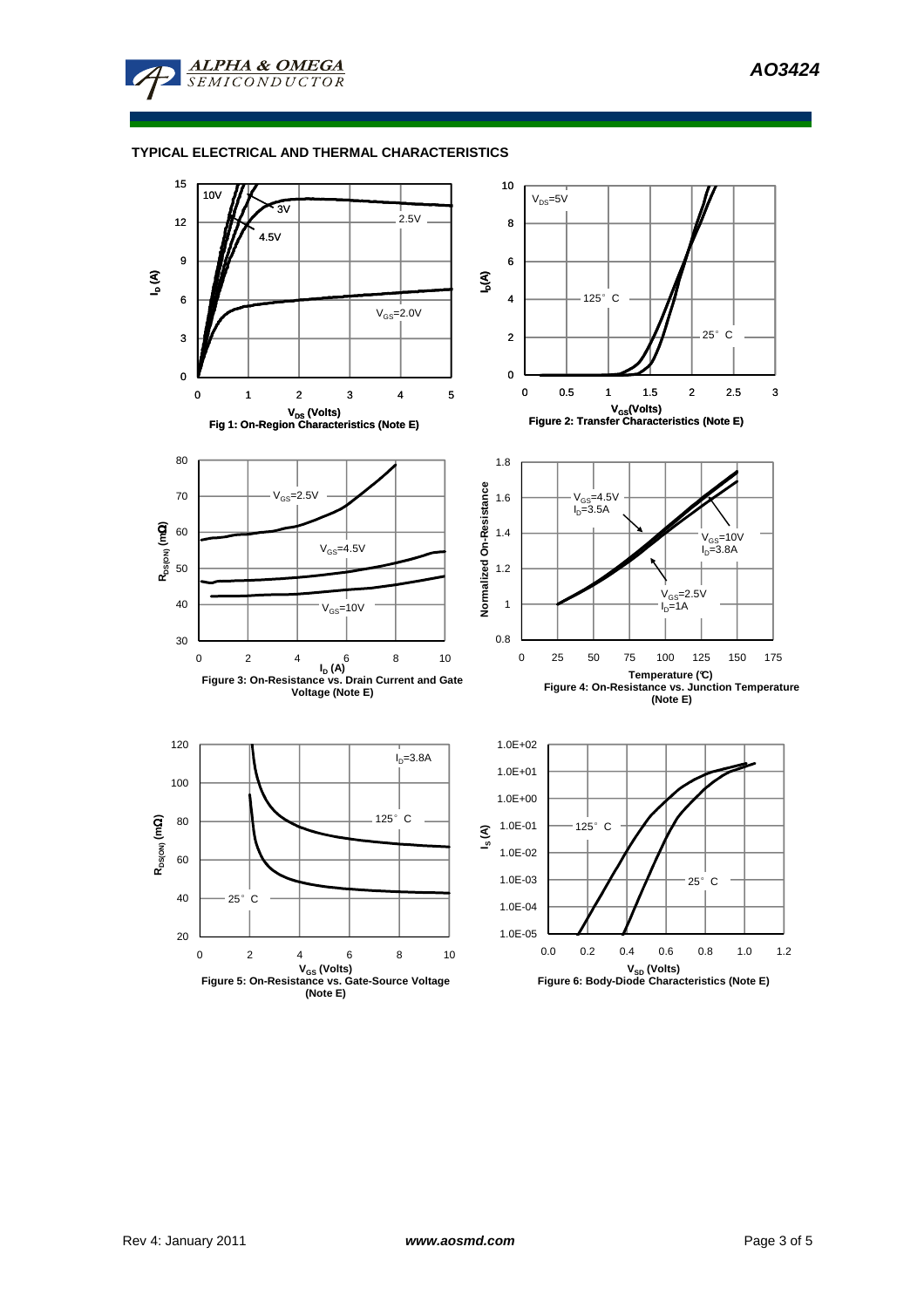**ALPHA & OMEGA SEMICONDUCTOR** 

## **TYPICAL ELECTRICAL AND THERMAL CHARACTERISTICS**



**Figure 11: Normalized Maximum Transient Thermal Impedance (Note F)**